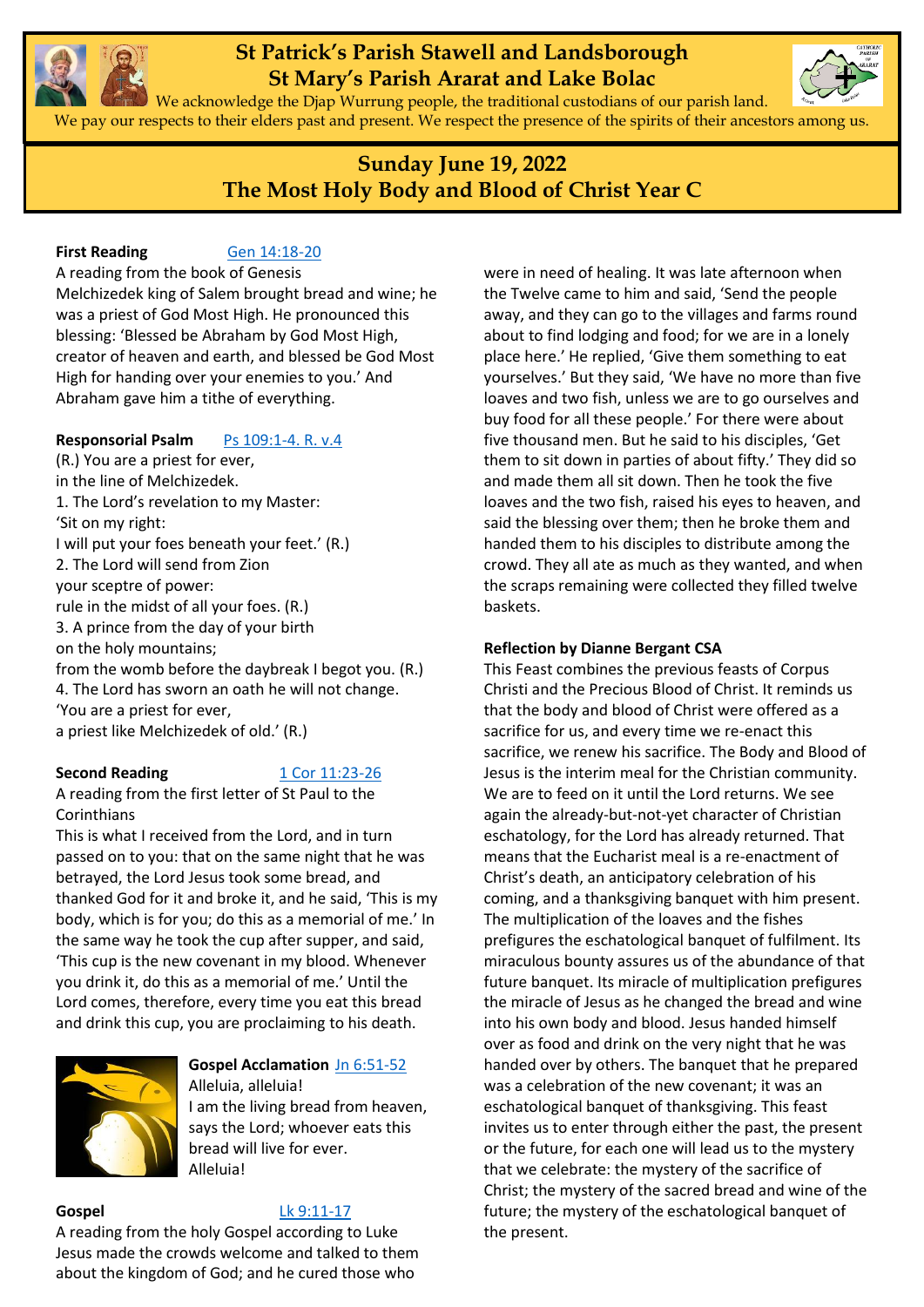# **Parish Information – Parishes of Stawell and Ararat**

**Phone** 03 5352 5460

**Parish Priest** Fr. Andrew Hayes andrew.hayes@ballarat.catholic.org.au **Parish Bulletin Online** [www.ballarat.catholic.org.au](http://www.ballarat.catholic.org.au/) – follow link to parish **Secretary / Child Safe** Jill Croxford [ararat@ballarat.catholic.org.au](mailto:ararat@ballarat.catholic.org.au) **Parish Emails** [ararat@ballarat.catholic.org.au](mailto:ararat@ballarat.catholic.org.au) or [stawell@ballarat.catholic.org.au](mailto:stawell@ballarat.catholic.org.au) **Parish Office** 304a Barkly St Ararat. Open Thursdays and Fridays 9am – 3pm Post Box **PO BOX 92, Ararat, VIC 3377** 

**Ararat Sunday 8.30am June 26 Stawell** Sunday 10.30am **Thirteenth Sunday in Ordinary Time Year C** Sunday in Ordinary Time Year C **Lake Bolac** st 3 rd 5 Landsborough <sup>nd</sup> 4<sup>th</sup> Sundays 6pm Vigil Sat Glenthompson (Hamilton Parish) 2<sup>nd</sup> 4<sup>th</sup> Sundays 8.30am

#### **Weekday Masses (usual schedule)** Masses (usual schedule) Aged Care Roster

**Tuesday:** 10am Stawell (Check bulletin for occasional changes) 1 **Wednesday: Aged Care Thursday: 3.30pm Hopkins Friday:** 11am Ararat (Check bulletin for occasional changes) 4

**Mass Times Construction Construction Construction Construction Construction Construction Construction Construction Construction Construction Construction Construction Construction Construction Construction Construction** [1 Kgs 19:16. 19-21/](https://www.liturgyhelp.com/ritual/lectionary/LectionaryList%7Ckg1#kg1019)/ [Gal 5:1. 13-18](https://www.liturgyhelp.com/ritual/lectionary/LectionaryList%7Cgal#gal005) // [Lk 9:51-62](https://www.liturgyhelp.com/ritual/lectionary/LectionaryList%7Cjhn#jhn020)

 $1<sup>st</sup>$  Wednesday 11.15am Eventide 2<sup>nd</sup> Wednesday 11am Lowe St 3rd Wednesday 10.30am Garden View 4<sup>th</sup> Wednesday 10am ARV

### **Changes to Masses this Week:**

Tues 21<sup>st</sup> No Mass in Stawell today

#### **Recent Deaths:**

#### **Anniversaries Stawell**

John Seeary 1971, Phyllis Walsh 1974, Margaret Bushick 1974, Mary Raycroft 1976, Winifred Copley 1986, Maurie Delahunty 1986, Daniel Shanahan 1995, Robert Rutter 1981, John Murphy 1989, Hellen Stewart 1992, John Krause 1998, Joan Noone 2015, Bernard Maddocks 2016, Antonius Van Diesen 2016, Ronald Seeary 2003

#### **Anniversaries Ararat**

Margaret Bushick, Fr Michael Jones, Margaret Sullivan, Hugh Nailon, Valda Jerram, Patrick Brennan, Lionel Egan, Dulce Makepeace, Fr. Austin Brennan, Beryl Nailor, Carmela Busuttil, Trish Cuthbert, John Keogh, Catherine Keogh, Edward Cleary, Patricia Grano, John Rieniets, Pat Kelly, Norman Turnbull, Irene Karslake, Fr Michael Fallon, Jean Keogh, Corrine Keogh, Fr Michael Doyle, Fr Don Dunne, John Murphy, Ern Trotter, Colin O'Toole, Bob Rutter, Kit Morris, Nicholas Kalomiris, Dennis Keogh, Tony Van Diesen, Bernard Maddocks, Richard O'Neill, Tony Niccolaci, Alan McLoughlin

| Golden Gate Roster | June 19 Libby // 26 Jim Jan<br>July 3 Harry Anne // 10 Libby // 17 Jim Jan // 24 Harry Anna // 31 Libby                                                                                         |
|--------------------|-------------------------------------------------------------------------------------------------------------------------------------------------------------------------------------------------|
| Lake Bolac Roster  | Sat June 18 Reader Tricia Higgins // Prayers of Faithful Rosemary Liston // Cleaning Judy Upton<br>Sat July 2 Reader Damian Phillips // Prayers of Faithful Irene Meek // Cleaning Jane Higgins |

#### **Stawell St Vincent de Paul Meeting**

The next Stawell St Vincent de Paul meeting will be in the church hall on Monday 20<sup>th</sup> June at 2pm. Our regional President, Chris Hogan, and our conference support officer, Kate O'Brien, will be attending and supervising the election of a new conference president.

**Lake Bolac St Bernard's** 150 years foundation stone / 60 years new church Sun Sept 25 11am Mass and lunch

#### **Australian Women Preach**

This is a great weekly podcast. You can google it. It's freely available. It is presented by WATAC, Women and the Australian Church. It's also available on Spotify. I listen every week.

#### **Vinnie's Winter Appeal**

Domestic violence is the leading cause of homelessness for women and children. Your support of the 2022 Vinnie's Winter Appeal will help provide emergency accommodation, financial support, as well as material assistance. To donate go to <https://donate.vinnies.org.au/appeals-vic/winter-appeal-vic>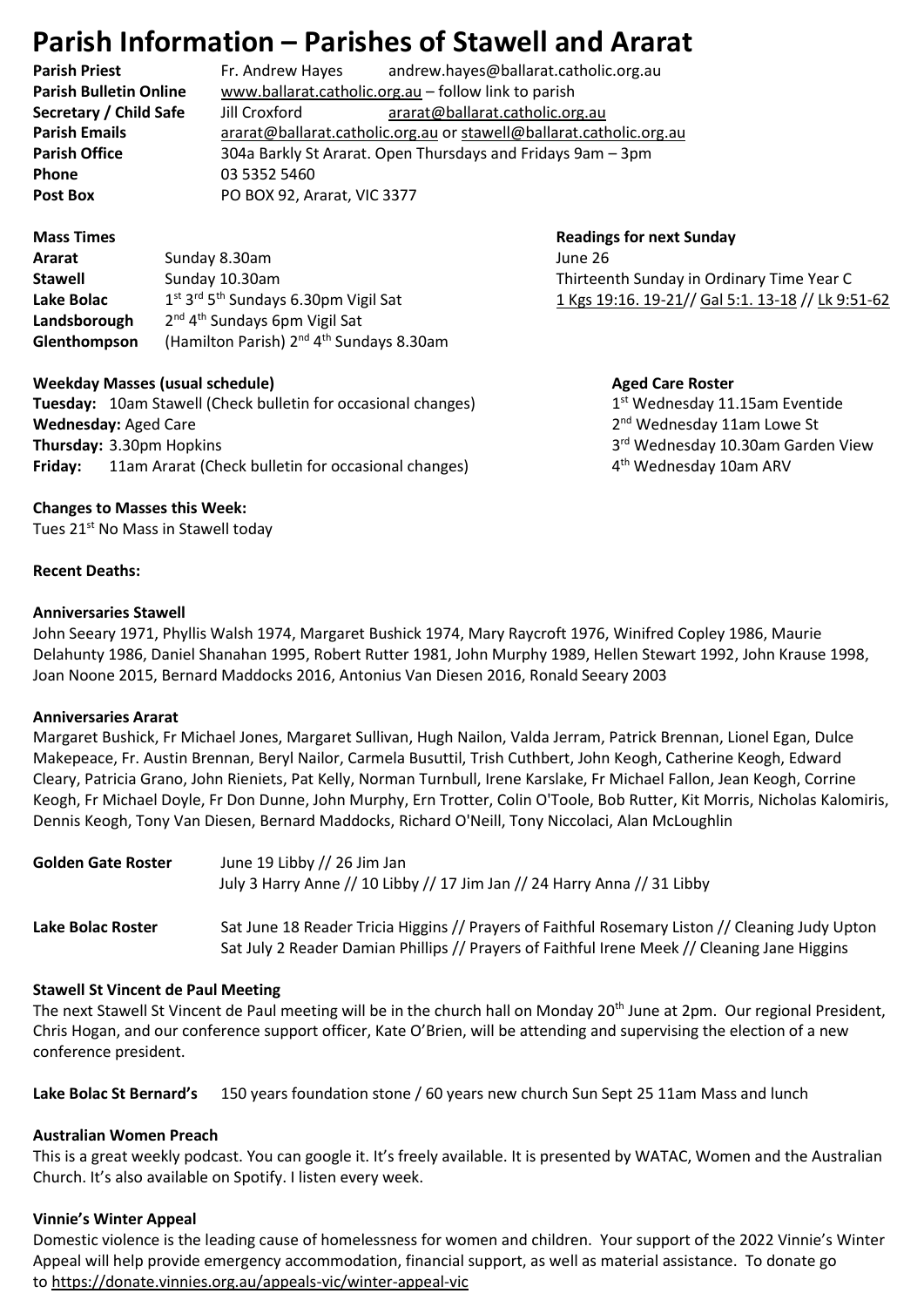#### **Celebrating Clergy Jubilees of Ordination**

Mass to acknowledge priests celebrating a Jubilee of Ordination to the Priesthood this year will be held on Tuesday, June 21, 2022 at St Patrick's Cathedral, Ballarat at 5.15pm. All are welcome to attend.

#### **Advance Notice: Ordinations to the Priesthood**

Deacons Matt Restall and Bill Lowry will be ordained priests for the Diocese of Ballarat on Friday, July 22, 2022 at St Patrick's Cathedral Ballarat at 7.00pm. All welcome to attend. Livestreamed at <https://youtu.be/gnpY6nMKz3M>

#### **Plenary Council conversations around the diocese**

Leading up to the second Assembly of the Plenary Council (July 3 -9), there will be an opportunity to gather for a conversation around the diocese with the diocesan members to encourage and affirm their participation in the Council. The Motions Framework document has been published and is available from the diocesan website <https://www.ballarat.catholic.org.au/wp-content/uploads/2022/06/Motions-Framework-31a-May-2022.pdf> and this will also be a focus for prayer and engagement. Details near us: **Horsham** – June 22, 2022 at 7.00pm in the Parish Hall, Horsham **Ballarat** – June 23, 2022 at 7.00pm in Mackillop/Glowrey Room, Cathedral Precinct. zoom [https://us02web.zoom.us/j/82242749637?pwd=MFFicENKZ3UzWFFkNzlFYXhMWU9uQT09.](https://us02web.zoom.us/j/82242749637?pwd=MFFicENKZ3UzWFFkNzlFYXhMWU9uQT09) Meeting ID: 822 4274 9637; Passcode: 448266.

### **Centenary of Brigidine Sisters and Brigidine Education in Horsham**

The Centenary of the Brigidine Sisters and Brigidine Education in Horsham was to have been celebrated over the June long weekend in 2020, but was postponed due to COVID. Two years on, we are now planning to proceed with a weekend of celebrations to mark the milestone. On the weekend of July 16 & 17, 2022, you are invited to participate in tours of the three schools – Ss Michael & John's Primary School, Horsham, Our Lady Help of Christians, Murtoa, and St Brigid's College, Horsham; celebratory Masses at Murtoa and Horsham; and social gatherings in the Parish Centre. There will also be a presentation of a Commemorative Quilt which will hang in Horsham's Parish Office, and the launch of a book recognising the 100 years of Brigidine Sisters in Horsham. RSVP and info[: https://www.ballarat.catholic.org.au/pnews/centenary-of](https://www.ballarat.catholic.org.au/pnews/centenary-of-brigidine-sisters-and-brigidine-education-in-horsham-july-16-17-2022/)[brigidine-sisters-and-brigidine-education-in-horsham-july-16-17-2022/](https://www.ballarat.catholic.org.au/pnews/centenary-of-brigidine-sisters-and-brigidine-education-in-horsham-july-16-17-2022/)

#### **Refugee Week: June 19-25, 2022**

You are invited to join the Australian Catholic Migrant and Refugee Office and the Office for Justice, Ecology and Peace for an online prayer service on World Refugee Day. Registration to attend the prayer service, which will be broadcast live on June 20 at 6.00pm (AEST) is now open. The two Offices have also combined to produce resources to encourage the celebration of Refugee Week 19-25 June. Register for the online prayer service at <https://bit.ly/RefugeeWeek2022Prayers>

### **House of Welcome High Tea: Supporting Refugee Week 2022**

All are welcome to High Tea on Wednesday, June 22, 2022 at 1.30pm at 30 Waller Avenue, Newington to support refugees, asylum seekers and vulnerable people. Cake stall, bric-a-brac, door prizes and competitions. Entry \$50.00, children free. Bookings essential, ph. 0401 175 045, email [annekav1234@gmail.com](mailto:annekav1234@gmail.com) or Facebook House Of Welcome Ballarat. Donations will be accepted or can be made directly to: House of Welcome Ballarat; Bendigo Bank BSB 633 108 Acc. 144044963.

### **St Vincent Pallotti Scholarships for Lay Ministry**

The St Vincent Pallotti Scholarship Trust offers scholarships to enable lay people to further their understanding and skills in leadership/ministry or a specialised activity, such as promoting faith enhancement, social justice and pastoral care. Applications close on Friday, July 29, 2022. Details are available at [https://pallottine.org.au/scholarships/st-vincent](https://pallottine.org.au/scholarships/st-vincent-pallotti-scholarship-for-lay-ministry.html)[pallotti-scholarship-for-lay-ministry.html](https://pallottine.org.au/scholarships/st-vincent-pallotti-scholarship-for-lay-ministry.html)

#### **World Meeting of Families: June 22-26, 2022**

The celebration of Amoris Laetitia Family Year will conclude on June 26, 2022. This will be the final day of the X World Meeting of Families in Rome from June 22-26, 2022. Official prayer for the X World Meeting of Families June 22-26, 2022

#### **Tap in Stawell Sacristy**

We know. The tap is hardly working, fairly dribbling really. The plumber has been. He will be back. He's got some digging to do. Won't be long. Meanwhile, the patron saint of plumbers is St Vincent Ferrer.

#### **Why the bulletin is laid out the way it is – It's about the colour copying**

A bit of space so thought I'd explain this one. The masthead is the colour of the feast or church season – Ordinary Time green next week. All other colour goes on the back page. It's the same side of the paper as the front. That way we only pay for one colour page. If important things get relegated to the back page, it'll be about the colour copying. Having paid for the colour page, we might as well include the Jenny Close artwork and the parish logo. We pay for the page, not the ink.